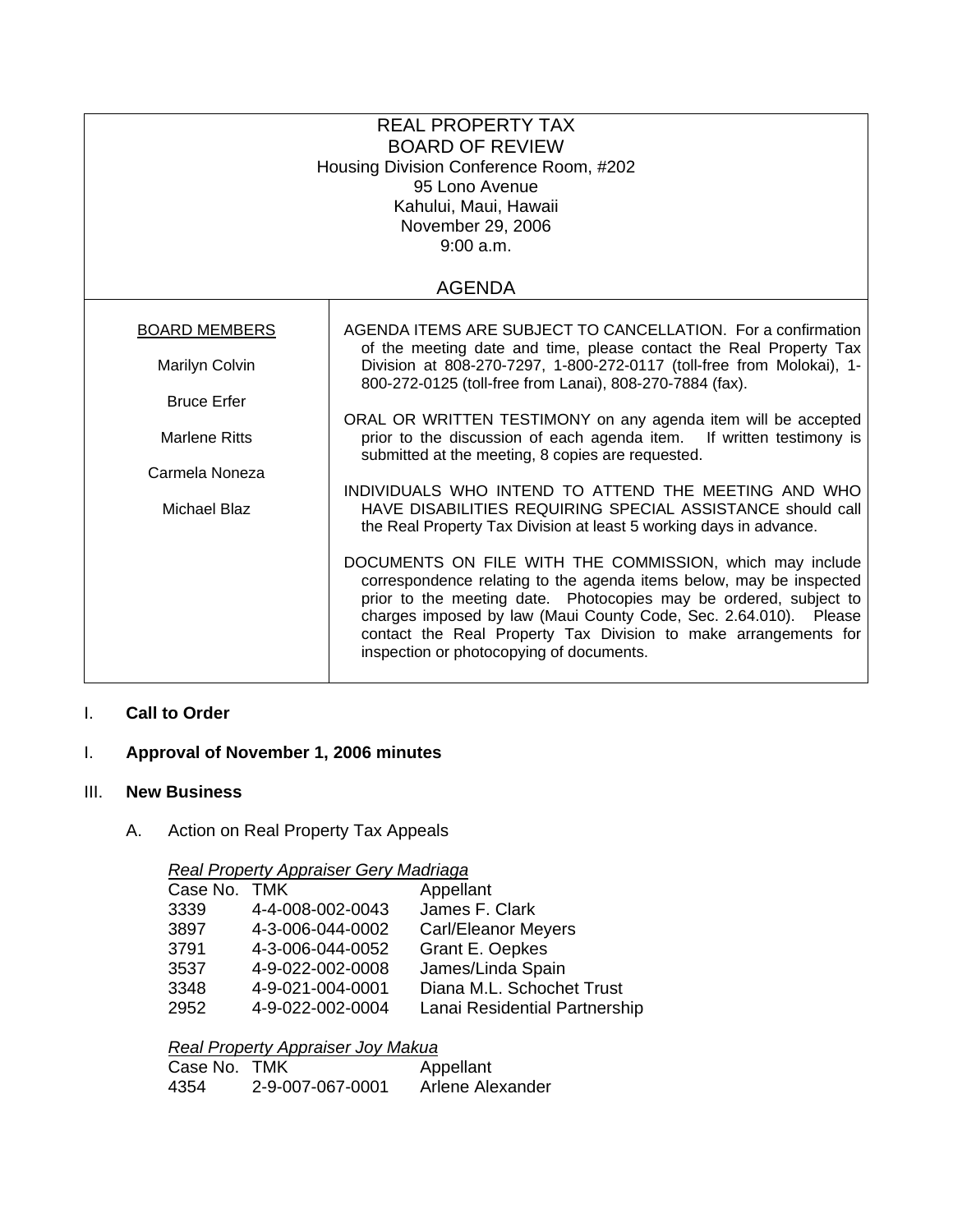### *Real Property Appraiser Scott Teruya*

| Robert I. Stensrud<br>3-8-014-026-0002<br>3275      |  |
|-----------------------------------------------------|--|
|                                                     |  |
| 3778<br>3-8-014-026-0005<br>David Endo              |  |
| 3458<br>3-8-014-026-0008<br>Christine L. Perry      |  |
| Betty Ann Uematsu Trust<br>3149<br>3-8-014-026-0020 |  |
| Martha M. Woloshuk<br>3-8-014-026-0031<br>4081      |  |
| 2928<br>3-8-014-026-0037<br>William R. Telliard     |  |

#### *Real Property Appraiser Wes Yoshioka*

| Case No. | <b>TMK</b>       | Appellant                     |
|----------|------------------|-------------------------------|
| 3713     | 2-2-006-001-0000 | Carolyn M. Schaefer           |
| 3711     | 2-2-006-105-0000 | Carolyn M. Schaefer           |
| 3573     | 2-2-012-006-0000 | Eric Barto                    |
| 3841     | 2-3-001-158-0000 | Merlin Masao/Florence Uyehara |
| 3315     | 2-3-060-060-0000 | <b>Fred Pablo</b>             |
| 2975     | 2-3-015-005-0000 | Arthur K. Kawai               |
| 3282     | 2-3-019-007-0000 | Karen M. Mawae-Spence         |
| 3338     | 4-4-006-055-0034 | Richard/Barbara Wong          |
| 4096     | 4-4-006-055-0038 | <b>Peter Grieve</b>           |
| 3997     | 4-4-006-055-0040 | Norman M. Estin Trust         |
| 3027     | 4-4-012-009-0000 | David/Susan Eyre              |
| 3226     | 4-4-012-025-0000 | Mary Ann Fritch Trust         |
| 2850     | 4-4-012-050-0000 | Robert E. Kane                |
| 2892     | 4-4-012-052-0000 | Roger A Torres                |

#### *Late Filed Appeals*

| Case No. TMK |                  | Appellant               |
|--------------|------------------|-------------------------|
| 4738         | 1-8-083-113-0000 | Claire L. Weemaels      |
| 4708         | 3-3-009-081-0000 | Teri N. Liebmann        |
| 4737         | 3-3-012-046-0000 | Marny Hall              |
| 4740         | 3-9-001-160-0005 | Larry/Patricia Boydstun |
| 4735         | 3-9-004-134-0062 | Rickey L. Haughey       |
| 4739         | 4-3-006-004-0131 | Kenneth E. Harris       |
| 4709         | 4-4-006-055-0053 | <b>Ralph Beattie</b>    |

#### V. **Unfinished Business**

- A. Communication from Susanne Reusch, TMK #2-7-012-240, who is requesting to have her appeal re-heard because she was unable to attend her scheduled hearing on November 1, 2006. (Appraiser – Joy Makua)
- B. Communication from Rebecca/Patrick Quigley, TMK #3-8-014-024-0039 whose appeal was heard on November 1, 2006. The communication states they were out of town and unaware their appeal was scheduled for hearing on November 1, 2006. They are trying to present more evidence. (Appraiser – Scott Teruya)